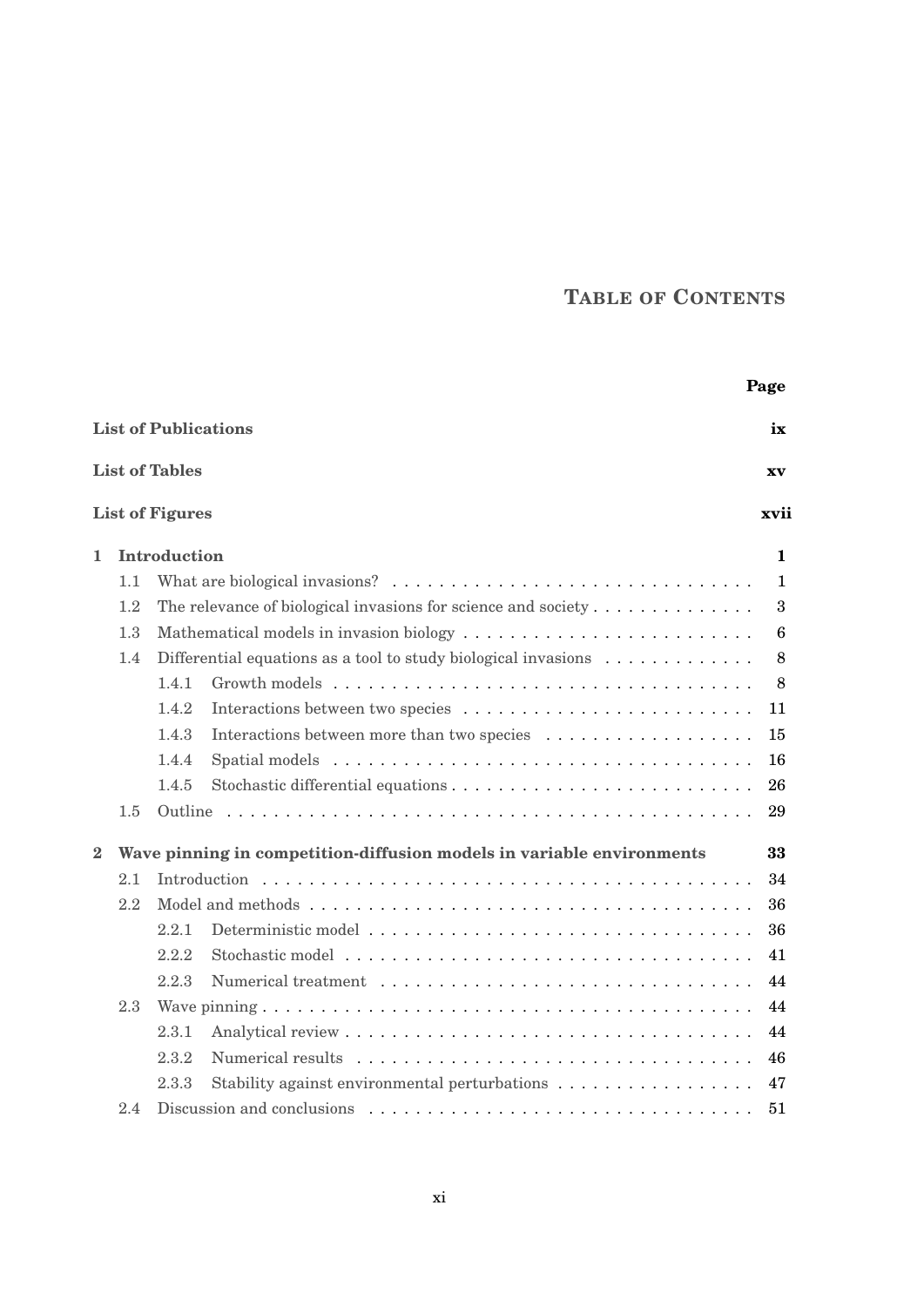## TABLE OF CONTENTS

| 3        |         | Invasion dynamics in an intraguild predation system with predator-induced    |     |  |  |  |  |
|----------|---------|------------------------------------------------------------------------------|-----|--|--|--|--|
|          | defense |                                                                              | 55  |  |  |  |  |
|          | 3.1     |                                                                              | 56  |  |  |  |  |
|          | 3.2     |                                                                              |     |  |  |  |  |
|          | 3.3     |                                                                              | 61  |  |  |  |  |
|          |         | 3.3.1                                                                        | 61  |  |  |  |  |
|          |         | 3.3.2                                                                        | 63  |  |  |  |  |
|          | 3.4     |                                                                              | 64  |  |  |  |  |
|          |         | 3.4.1                                                                        | 65  |  |  |  |  |
|          |         | 3.4.2                                                                        | 70  |  |  |  |  |
|          | 3.5     |                                                                              | 74  |  |  |  |  |
|          | 3.A     |                                                                              | 76  |  |  |  |  |
|          |         | Jacobian matrix for the model without adaptation<br>3.A.1                    | 76  |  |  |  |  |
|          |         | 3.A.2                                                                        | 77  |  |  |  |  |
|          |         |                                                                              |     |  |  |  |  |
| 4        |         | A type IV functional response with different shapes in a predator-prey model | 79  |  |  |  |  |
|          | 4.1     |                                                                              | 80  |  |  |  |  |
|          | 4.2     |                                                                              | 81  |  |  |  |  |
|          | 4.3     |                                                                              | 86  |  |  |  |  |
|          | 4.4     |                                                                              | 92  |  |  |  |  |
|          | 4.A     |                                                                              | 94  |  |  |  |  |
|          |         | 4.A.1                                                                        | 94  |  |  |  |  |
|          |         | 4.A.2                                                                        | 96  |  |  |  |  |
| $\bf{5}$ |         | Taxis-driven pattern formation in a predator-prey model with group defense   | 97  |  |  |  |  |
|          | 5.1     |                                                                              | 98  |  |  |  |  |
|          | 5.2     |                                                                              |     |  |  |  |  |
|          | 5.3     | Results                                                                      |     |  |  |  |  |
|          |         | 5.3.1                                                                        |     |  |  |  |  |
|          |         | 5.3.2                                                                        |     |  |  |  |  |
|          |         | 5.3.3                                                                        |     |  |  |  |  |
|          | 5.4     |                                                                              |     |  |  |  |  |
|          |         |                                                                              |     |  |  |  |  |
|          |         |                                                                              |     |  |  |  |  |
| 6        |         | Disease-induced chaos, coexistence, oscillations, and invasion failure in a  |     |  |  |  |  |
|          |         | competition-model with strong Allee effect                                   | 117 |  |  |  |  |
|          | 6.1     |                                                                              | 118 |  |  |  |  |
|          | 6.2     |                                                                              |     |  |  |  |  |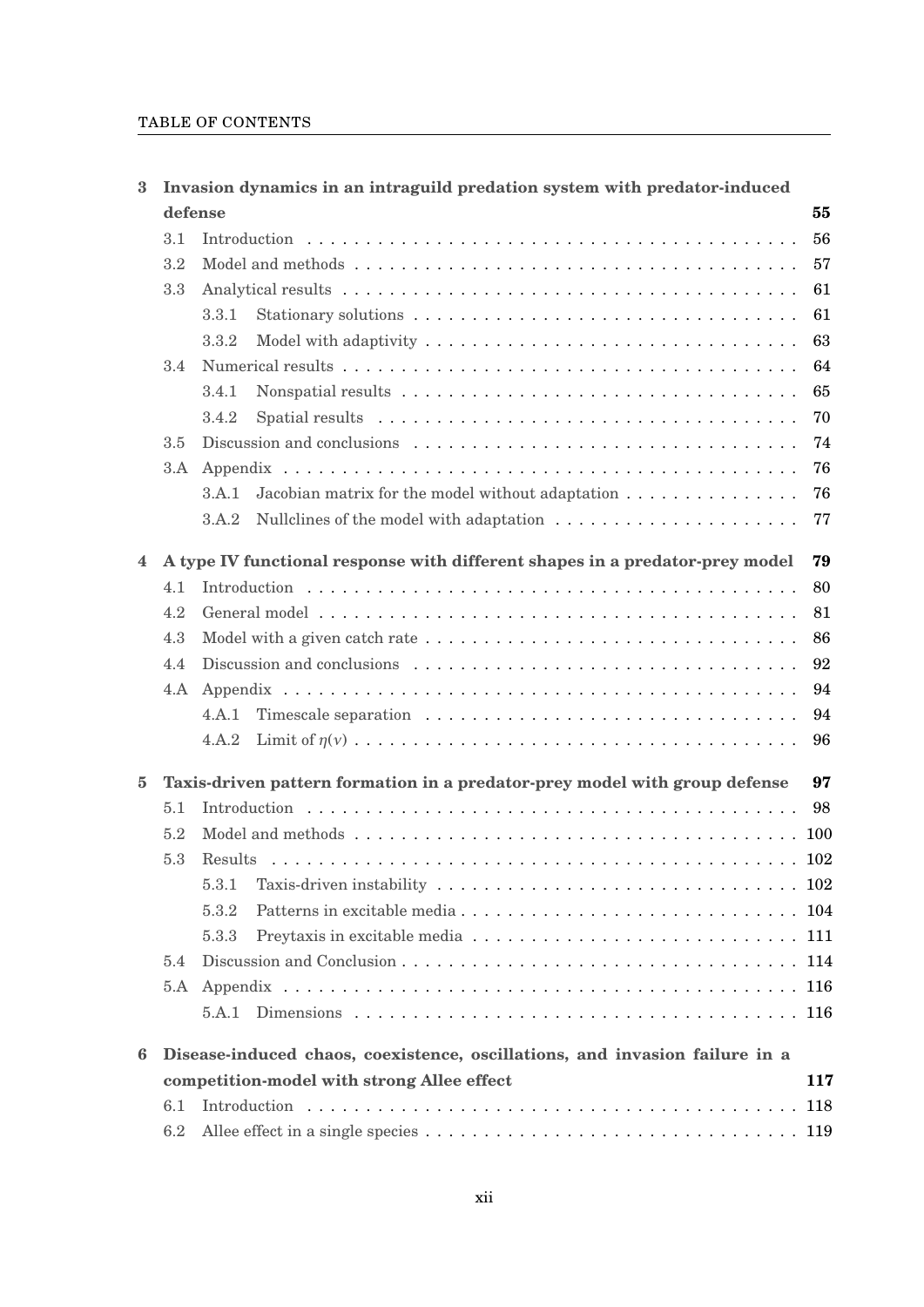|       | 6.3                                      |           |                                                                                                          |     |  |  |  |  |
|-------|------------------------------------------|-----------|----------------------------------------------------------------------------------------------------------|-----|--|--|--|--|
|       | 6.4                                      |           |                                                                                                          |     |  |  |  |  |
|       |                                          | 6.4.1     |                                                                                                          |     |  |  |  |  |
|       | 6.5                                      |           |                                                                                                          |     |  |  |  |  |
|       | 6.6                                      |           |                                                                                                          |     |  |  |  |  |
|       |                                          | 6.6.1     | Invasion dynamics with strong competitive pressure  136                                                  |     |  |  |  |  |
|       |                                          | 6.6.2     | Invasion dynamics with weak competitive pressure  139                                                    |     |  |  |  |  |
|       |                                          | 6.6.3     | Spatial phenomena 140                                                                                    |     |  |  |  |  |
|       | 6.7                                      |           |                                                                                                          |     |  |  |  |  |
|       | 6.A                                      |           |                                                                                                          |     |  |  |  |  |
|       |                                          | 6.A.1     |                                                                                                          |     |  |  |  |  |
|       |                                          | 6.A.2     |                                                                                                          |     |  |  |  |  |
|       |                                          | 6.A.3     |                                                                                                          |     |  |  |  |  |
|       |                                          |           |                                                                                                          |     |  |  |  |  |
| 7     |                                          | resources | The necessity of tailored control of irrupting pest populations driven by pulsed                         | 151 |  |  |  |  |
|       | 7.1                                      |           |                                                                                                          |     |  |  |  |  |
|       | 7.2                                      | Model     |                                                                                                          |     |  |  |  |  |
|       |                                          | 7.2.1     |                                                                                                          |     |  |  |  |  |
|       |                                          | 7.2.2     |                                                                                                          |     |  |  |  |  |
|       |                                          |           |                                                                                                          |     |  |  |  |  |
|       |                                          | 7.2.3     |                                                                                                          |     |  |  |  |  |
|       |                                          | 7.2.4     |                                                                                                          |     |  |  |  |  |
|       |                                          | 7.2.5     |                                                                                                          |     |  |  |  |  |
|       | 7.3                                      | Results   |                                                                                                          |     |  |  |  |  |
|       |                                          | 7.3.1     | Local dynamics $\ldots \ldots \ldots \ldots \ldots \ldots \ldots \ldots \ldots \ldots \ldots \ldots 161$ |     |  |  |  |  |
| 7.3.2 |                                          |           |                                                                                                          |     |  |  |  |  |
|       | 7.4                                      |           |                                                                                                          |     |  |  |  |  |
|       |                                          | 7.4.1     |                                                                                                          |     |  |  |  |  |
|       |                                          | 7.4.2     |                                                                                                          |     |  |  |  |  |
|       |                                          | 7.4.3     |                                                                                                          |     |  |  |  |  |
|       | 7.5                                      |           |                                                                                                          |     |  |  |  |  |
|       | 7.A                                      |           |                                                                                                          |     |  |  |  |  |
|       |                                          | 7 A 1     |                                                                                                          |     |  |  |  |  |
|       |                                          | 7.A.2     |                                                                                                          |     |  |  |  |  |
|       |                                          | 7.A.3     |                                                                                                          |     |  |  |  |  |
| 8     | <b>Discussion and conclusions</b><br>173 |           |                                                                                                          |     |  |  |  |  |
|       | 8.1                                      |           |                                                                                                          | 173 |  |  |  |  |
| 8.2   |                                          |           |                                                                                                          |     |  |  |  |  |